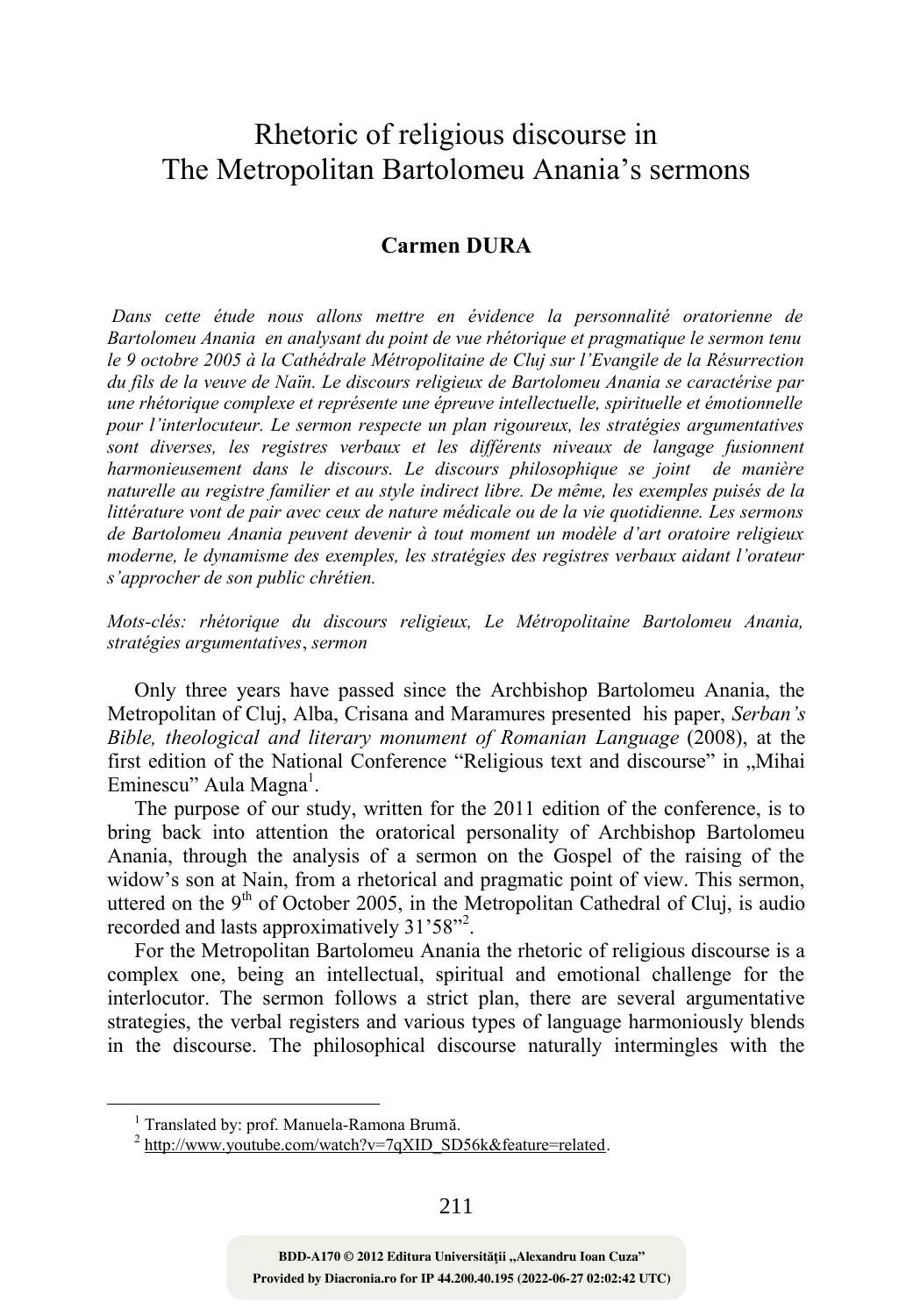colloquial register and the free indirect style, and examples from literature are backed up with examples from medicine or every day life.

In his interpretation of the Gospel, Archbishop Bartolomeu Anania is inspired by the Socratic method, the layout of arguments and issues doesn't disclose what the speaker is aiming at. The climax of his speech regards the attitude that a Christian should have before death. This aspect is not revealed to us from the beginning, on the one hand because it is hard to understand this phenomenon, on the other hand because the audience should be prepared to accept certain truths of faith. This question appears only in the end, after debating more ideas.

The exordium is made through a digression meant to capture the youth's attention: "I said it many times before, it is a great spiritual happiness for me, as a spiritual father, to have in the church so many young people who are really interested in religious life and who take care of their soul, beside the preoccupations characteristic to their age". At the beginning, nothing seems to announce the depth of ideas and the solemnity of the speech. The preacher welcomes the young students in the Metropolitan Cathedral of Cluj at the beginning of the academic year: "Welcome!" After this captatio benevolentiae, inspired by the subject of the Gospel, the raising of the widow's son at Nain, that is the resurrection of a young man, the preacher says that what follows is for everybody: "...and we hope that, from this day on, you will benefit from the Divine Liturgy as well as from the sermon that I give you all who are present here".

We notice the use of certain positive politeness strategies<sup>3</sup>. In the example above, where the orator addresses the young people who are present, he uses exaggeration of interest towards his young interlocutors<sup>4</sup>, in order to create a close relationship between the sermon's actants and to connect the speech to the Gospel topic having at its center a young man's ressurection. Address forms<sup>5</sup> preferred by the preacher are: *my beloved* (four occurrences), *my dear* (two occurrences).

The narrative has a summary and anamnetic character and it presents the Gospel's topic of the day: "Today you were read the biblical story about the raising of the widow's son at Nain". There are three main ideas that the speaker underlines and develops:

5 *Ibidem*, p. 107-112.

<sup>&</sup>lt;sup>3</sup> The most important studies in this field are : Robin [Talmach] Lakoff, «The Logic of politeness; or, Minding your *p's* and *q's*», "Papers from the Ninth Regional Meeting of the Chicago Linguistic Society", 1973, p. 292-305; Robin [Talmach] Lakoff, «What You Can Do With Words: Politeness, Pragmatics, and Performatives», in A. Rogers, B.Wall & J.P. Murphy (éds): *Proceedings of the Texas Conference on Performatives, Presupposition, and Implicatures*, Arlington: Center for Applied Linguistics, 1977, p. 79-105; Geoffrey N. Leech, *Principles of Pragmatics*, Londra, New York, Longman, 1983; P. Brown and S. Levinson, «Universals in language usage: Politeness phenomena», in E. Goody (éd.), *Questions and Politeness: Strategies in social interaction*, Cambridge, CUP, 1978, p. 56-289; Penelope Brown and Stephen C. Levinson, *Politeness. Some universals in language use*, Cambridge, CUP, 1987.

<sup>4</sup> Brown, Penelope, Levinson, Stephen C., *Politeness*. *Some universals in language usage*, Cambridge University Press, Cambridge, 2004, p. 106-107.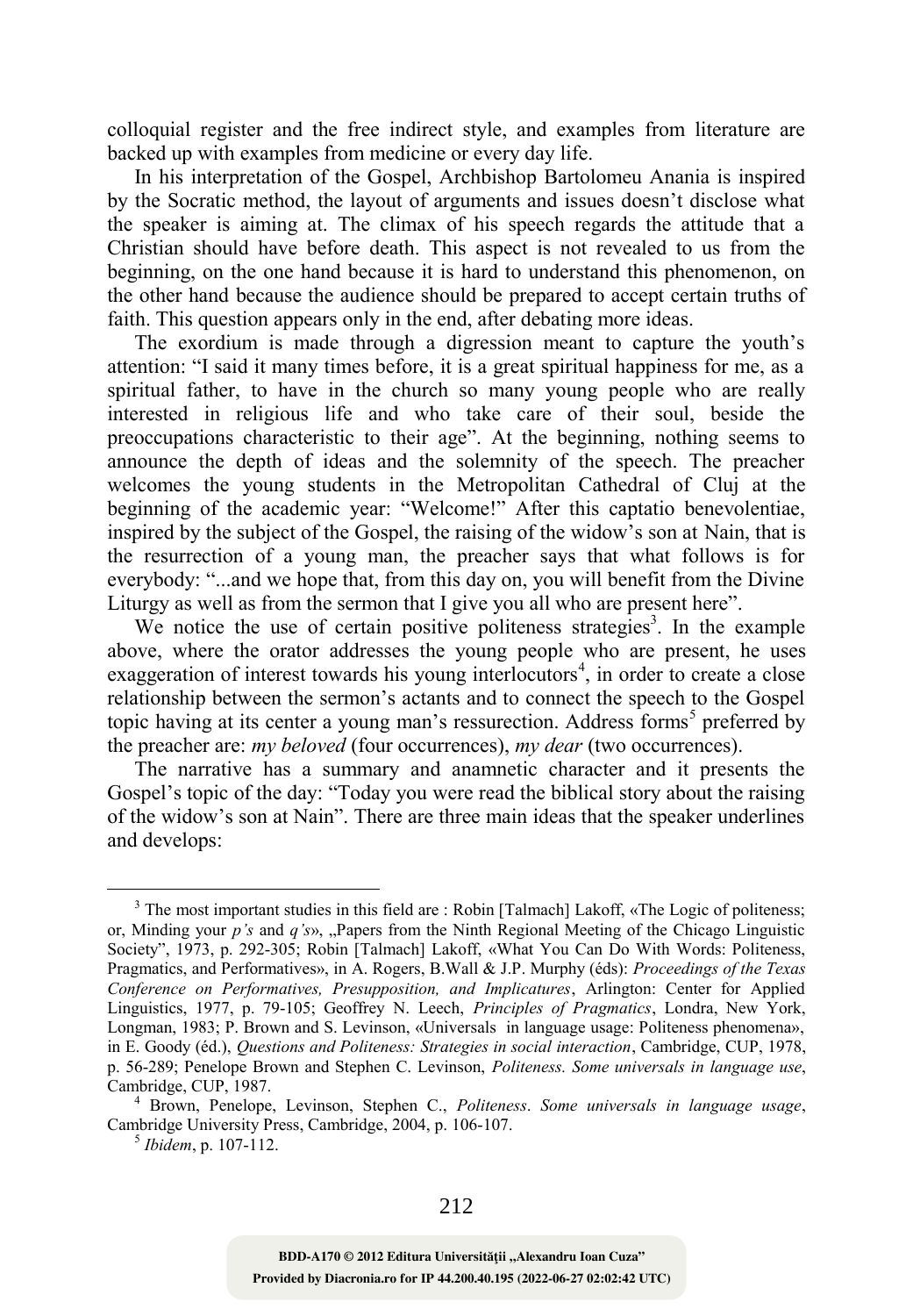1. Savior Jesus took pity and asked the mother: Do not weep!

2. He told the young man: Young man, I say to you, rise!

3. Fear seized all who witnessed this miracle and they glorified God Who, here, has visited His people.

The speaker connects the three ideas he intends to insist on by means of pragmatic markers such as: *then*, *and*. Both indicate the succession of ideas, the connection between them and make the audience pay attention to every idea. We note that the pragmatic connectors are specific to the speaker, because the sermon is a monologue:

"*After all, if we think about it*, on this road outside the city, life and death used to meet."

*- After all, if we think about it,* is an optional pragmatic marker from the commentary category and it accompanies the basic message, an assertion. The pragmatic marker *after all, if we think about it* indicates that the basic message is a personal observation of the speaker.

"*In other words*, stop crying, because soon enough you will not have a reason to do it, your tears will be meaningless…"

- *In other words* – pragmatic marker with explanatory function.

"*However*, in this case, the Saviour Christ urges her to stop crying because of the miracle that He was intending to do and that He actually did".

- *However* is an optional pragmatic marker, indicating the speaker's desire to draw the others' attention on what he wants to communicate.

"*You see*, all of these are like the orders of a powerful commander, that are obeyed without protesting".

*- You see* - verb in the imperative mode, a pragmatic marker, it has a locutive signification as it draws attention on the suggested idea and comes as a conclusion to the previous examples.

"*So*, my beloved, death is an accident as it was not created by God and if it's an accident, it's not natural."

- *so* (adv.) – pragmatic marker with a conclusive function.

"*But*, my beloved, we ask ourselves: what is death?"

"*But*, again: why are we afraid of death?"

- the adversative conjunction *but* occurs in initial position, in the first example it indicates the speaker's intention to move to another idea, whereas in the second example it warns the public that a previous question is discussed and insists on finding a persuasive answer.

"*Well (n.n. ei bine)*, and in those times, a risen from the dead was meant to frighten you."

"*Well (n.n. ei bine)*, this man, in the first part of his life, searched for a meaning."

"*Well (n.n. ei bine)*, why was he (our note, Socrates) so serene?"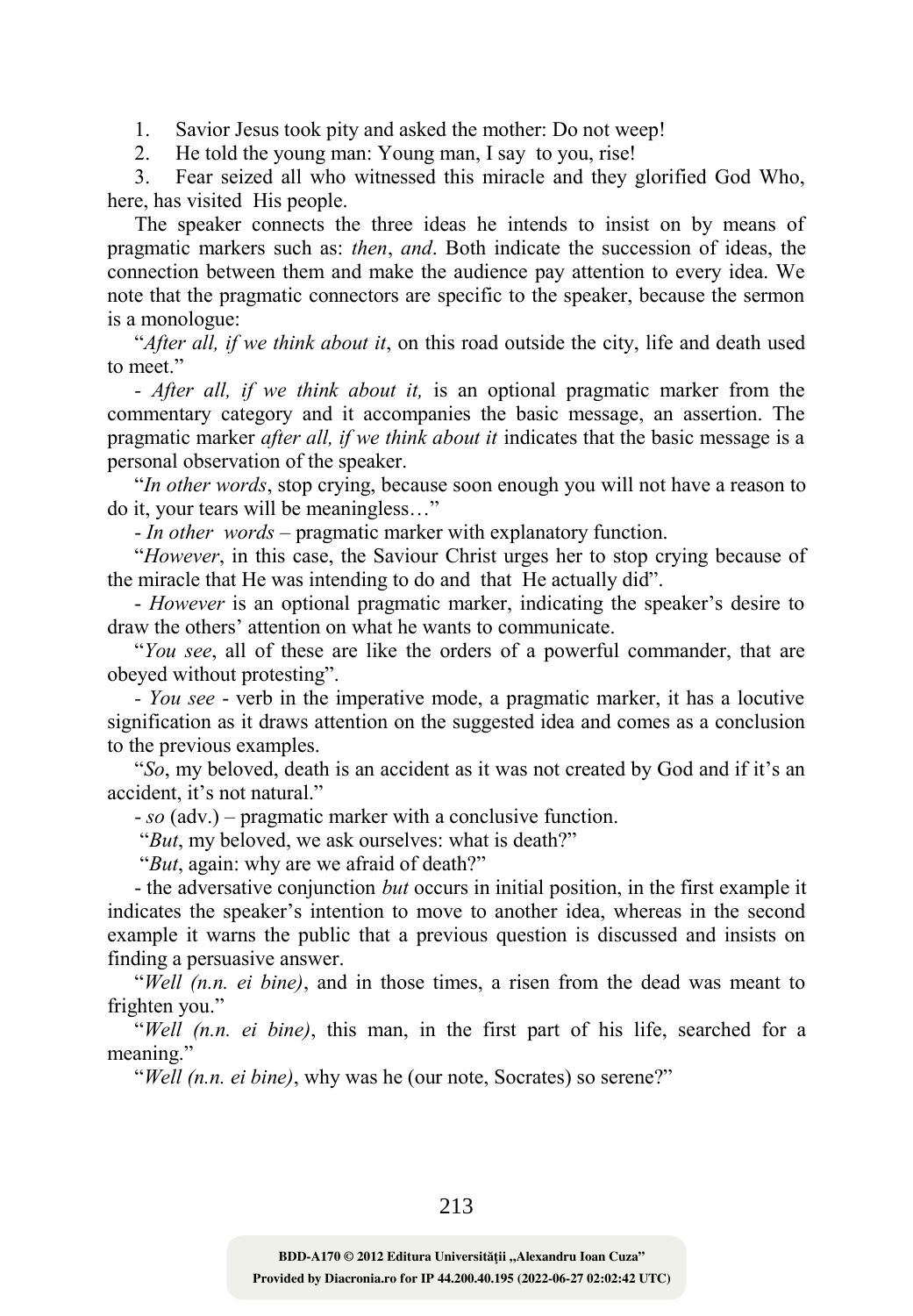*- Well (ei bine), Ei* (interjection with emotional value), *bine* (adverb) – a prepositive pragmatic marker, draws the audience's attention and introduces an explanation, a narrative sequence or a problematical question.

"*And*, under these circumstances, which is more meaningful to mankind, more beautiful in its greatness: the death of Socrates, the philosopher, the thinker that we are still admiring, or Jesus'death that has delivered us ..?"

- *and (și atunci)*, *și* (a conjunction), *atunci* (an adverb acting as a conjunction) – are discursive markers, they indicate that the question that follows is a conclusion to the parallel between Socrates's death and Jesus Christ's; the adverb *atunci* acquires a conclusive and anaphoric value because it has an initial position.

At the same time, looking at different types of pragmatic markers, we notice the speaker's preference for certain pragmatic markers (*but, well*), that mainly have a phatic value.

The speaker resorts to a variety of strategies in his monologue: often he uses rhetorical questions that are accompanied by one or more examples and gives the answer through inductive strategies; he also uses dilemma, entimema, syllogism. The examples are chosen from everyday life, literature, the Bible, personal experience, philosophy.

A technique commonly used by Archbishop Bartolomeu Anania is the *selfrepetition* (repetition of an element by the same speaker who originally emitted it<sup> $6$ </sup>). "The repetition consists in the iteration of a speech element (sound, word, phrase, sentence, clause), once or several times"<sup>7</sup>. In this way, the speaker focuses on two language functions: the emotive function and the phatic one. The phatic function is expressed by taking some sequences from previous statements, a permanent/close contact being thus maintained between the speakers. The repetition also induces the ceasing of the flow of communication, when the speaker insists on a certain topic. In this sermon's analysis, we notice a certain type of repetition: a monologic, integral and distance repetition.

During the sermon, we notice the reiteration of certain questions and answers, in order to settle them into the listeners' mind, to underline certain conclusions, to make an impression on the audience, to point out the main ideas etc. The complete repetition involves morphological, syntactic and intonational changes<sup>8</sup>:

2 occurrences:

"Are we mourning for the dead person or for us, those who are left behind?" / "Are we crying for him or for those who have lost him?"

"It's not important that you die, it's important how you die."/ "It's not important that you die, you die anyway, it's important how you die…"

"The question is the following one: between Socrates' death and Jesus's, which one is greater?/ "And so, which is more meaningful for mankind, more beautiful in

<sup>6</sup> GALR, vol. II, *Enunțul,* p. 755.

<sup>7</sup> *Ibidem*, p. 753.

<sup>8</sup> Maria Cvasnâi Cătănescu, *Structura dialogului din textul dramatic cu aplicare la dramaturgia românească*, Bucharest University Publishing House, Bucarest, 1982, p. 48.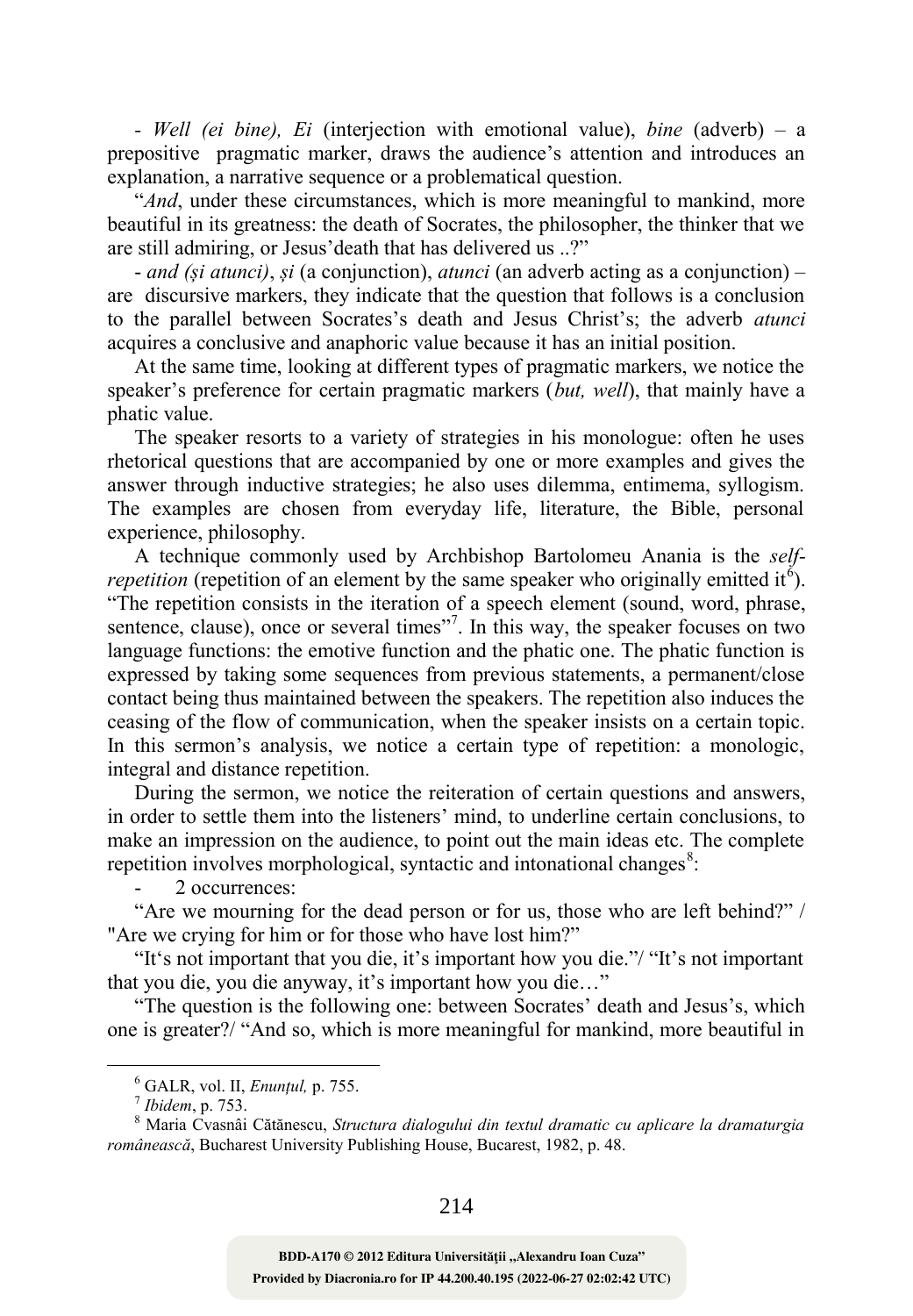its greatness: the death of Socrates, the philosopher, the thinker that we are still admiring, or Jesus's death, that has delivered us ..?"

- 3 occurrences:

"Let's ask ourselves: why are we afraid of death?" / "Why are we afraid?" / "And once again: why are we afraid of death?"

"Because death is not something natural in the existence of immortality." / "Therefore, death, my beloved, is an accident, it wasn't created by God, and if it's an accident it's not natural." / "Because it is an accident, because it is something unnatural, we feel that death shouldn't happen."

1*. The first ideea that is suggested by the preacher is presented as a rhetorical question, using the author's plural*: "We ask ourselves: What did he mean by that?" (our note: it refers to what Jesus said to the mother)

The feeling of compassion is deeply human and this is emphasized through a comparison. The first thing that comes to our mind when we attend a funeral is to tell the mourning persons to stop crying. So, after the preacher emphasizes Jesus' human dimension, he gives additional information: "He let her know the miracle He was about to make, in other words He told her: Stop crying because soon enough there will be no reason for you to cry. There will be no point in your mourning, because it won't have a reason. Cry no more!")

The second rethorical question anticipates our own possible reaction: "Of course we can ask ourselves: why are we crying at a funeral?" In order to support his argumentation, the orator uses the following dilemma: "Do we mourn for the dead person or we mourn for ourselves?"

By paraphrasing a French poet ("Each time we leave, we die a little.), the speaker states an entimema: The separation is a little death, inducing to the audience the idea that all small breakups prepare us for the great and final separation.

The second rethorical question is reiterated: "Are we crying for him or for those who lost him?" It is a dilemma only from a stylistic point of view because the speaker doesn't seem interested in the second part, but he answers only the first part of the question. From a Christian point of view tears would be justified only if the man died as a sinner. It is a difficult answer to give, but, in the case of the Gospel, the Savior asks the woman to stop crying, thus anticipating the miracle that was about to produce.

2. *The preacher notices that the rhetoric of the Gospel is an antirhetoric:* "Like any other miracle described in the Holy Bible […], this one is described in simple words, too… As you noticed, there are only a few lines, with simple words, without introductions nor figures of speech…Our Savior Jesus displays the same simplicity when he makes a miracle, He doesn't make a speech, He doesn't prepare it, He simply makes it, in one second, He behaves like a commander who gives orders whereas death or disease – if case be – obey Him."

The comparison using the medical terms that follows emphasizes Jesus's power. If before an operation a doctor prepares himself but he also prepares the patient, for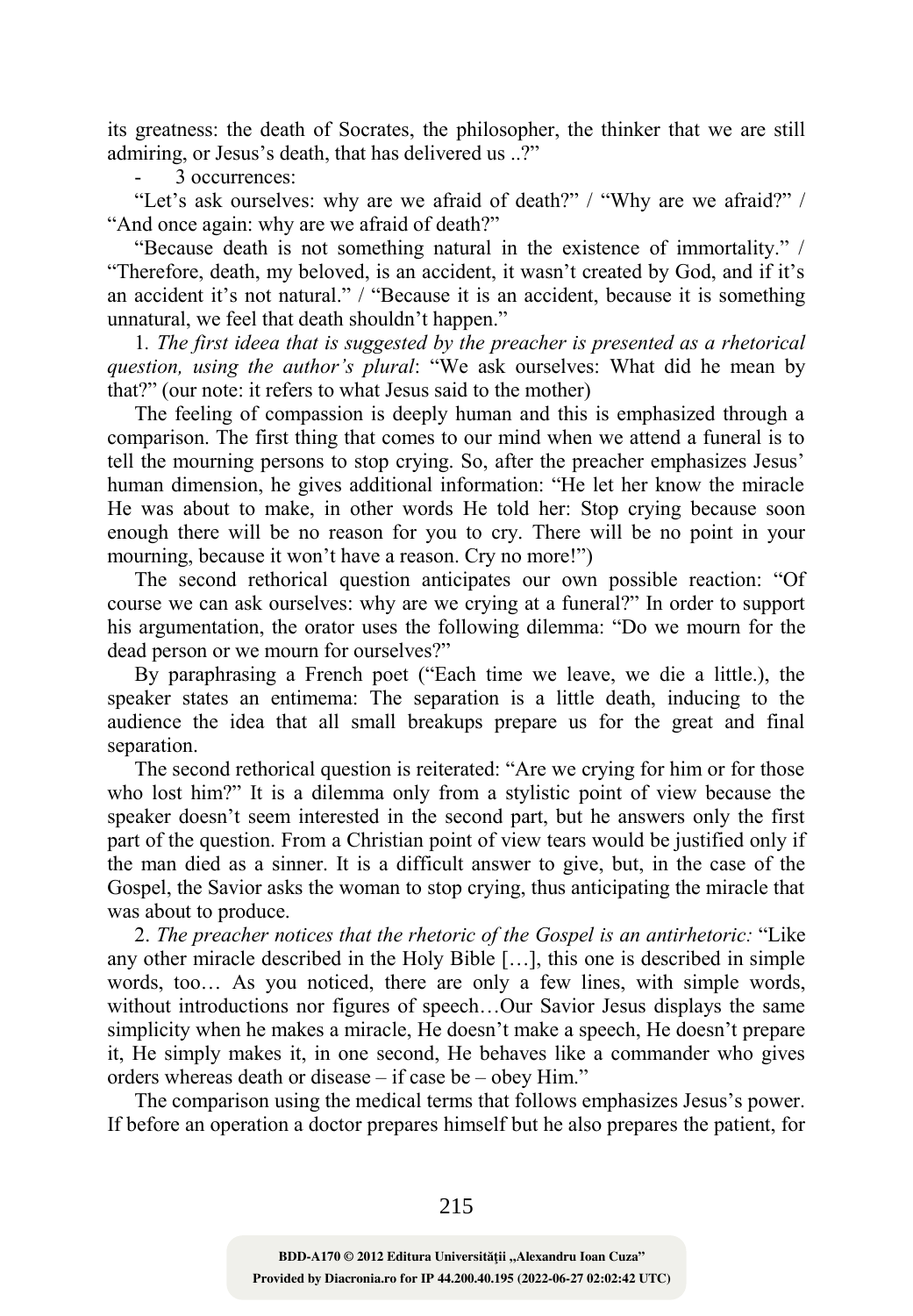Jesus nothing is complicated. Therefore, in the case of the Gospel that is debated, we can speak of an antirhetorism avant la lettre.

The speaker analyses the command given to the young man ("Young man, I say to you, raise!") and mentions similar sequences from the New Testament to show that God acts as a commander when He speaks to a demon, a disease or death:

- the Raising of Jiar's daughter: "Child, I say to you, get up!";
- the Resurrection of Lazarus: "Lazarus, come out!";
- the healing of a man with a crippled hand: "Stretch out your hand!"

- the expulsion of a demon from a child: "Get out of him and don't come back again!".

All these examples demonstrate Jesus's divinity. The speaker concludes saying that Jesus demonstrated that He is the Lord of death, that death no longer exists starting with Jesus Christ and, thus, he asks the auditor the most difficult question: "But, my beloved, we ask ourselves: what is death as such?"

If we take into consideration the connections that the speaker makes with other biblical texts, we see another feature of Archbishop Bartolomeu Anania's sermons: the *intertextuality.* It is achieved by using the quote (see the examples given above) and paraphrase of a French poet's reply or the reply of a character in a drama, without indicating the source). Argumentation is broad, rigorous, showing the vast knowledge of the one who speaks.

3. *The third question brought into discussion in the Gospel is*: "What kind of feeling do we have when confronted to the idea of death or to death itself when this happens?" The answer leads to another question: "Usually, fear. Let's ask ourselves: Why are we afraid of death?"

To answer, the speaker uses the syllogism and he delays response:

"Death is natural. (M – major premise)

It is unnatural to be afraid of what is natural.  $(m - minor\ premise)$ 

We must not be afraid of death." (Conclusion)

If we are afraid of death, it means that it is not natural. So, the major premise is false.

The preacher becomes the voice of Divinity. "Why are we afraid? I tell you, this answer comes from God, not from me. Because death is not natural in the human existence. When He created Adam and Eve, God made them immortal, as they had to be. And when He recquired them not to break his command, he warned them as follows: If you break this command, you will surely die, you will die with death." This shows that the assumption that death is natural is false. "So, death, my beloved, is an accident, it wasn't created by God and, if death is an accident, it isn't natural. What is natural as far as man is concerned is life…".

The speaker reiterates the question, as well as the answer, in order for him to set them up in the audience's consciousness: "But, once more. Why are we afraid of death? Because it is an accident, because it is something unnatural…we feel…that death should not happen."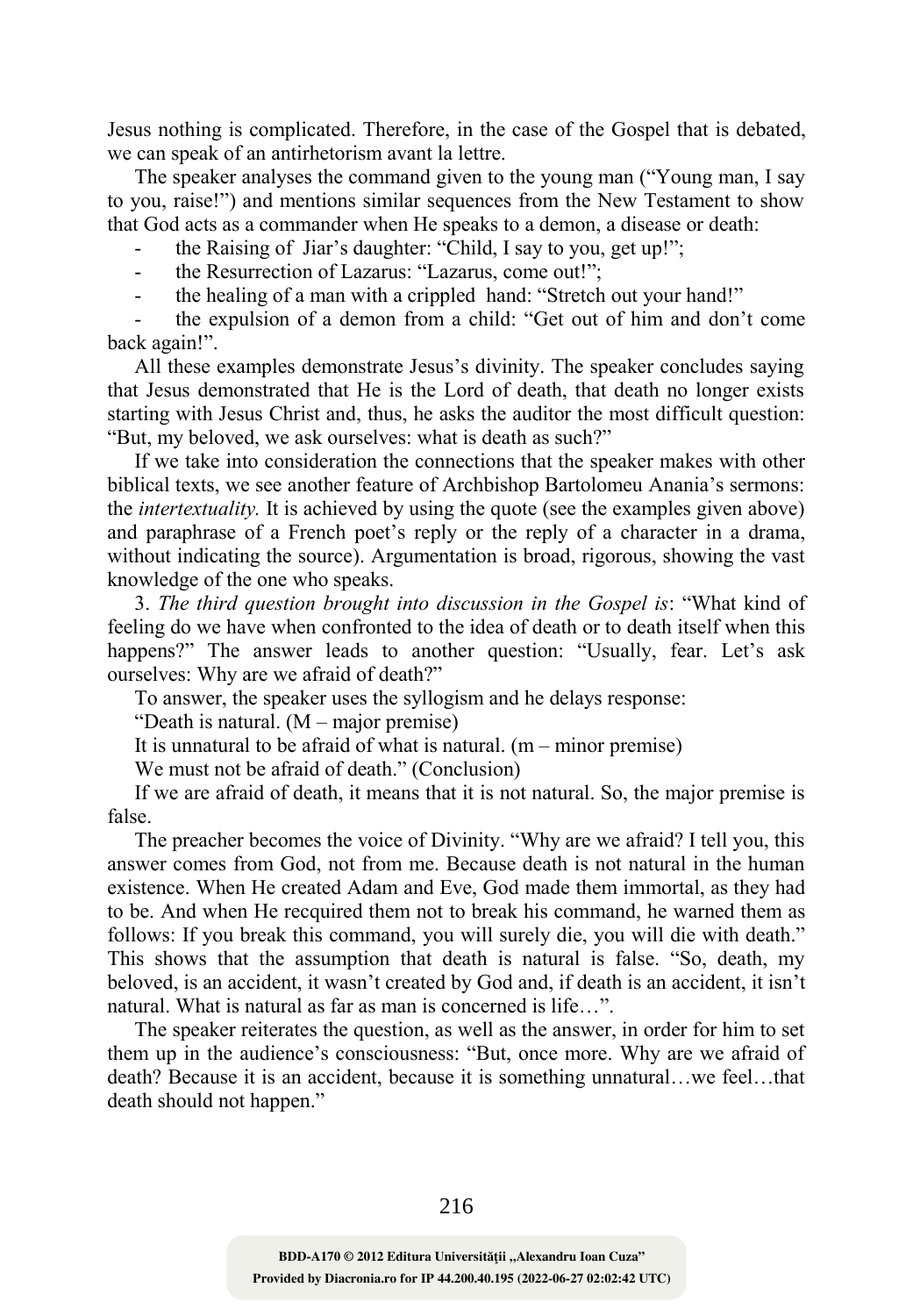After having explained the reasons we fear death, the speaker makes a new statement that he is about to exemplify: "The important thing is not that you die, but how you die".

The preacher explains the nuances of fear. First, he underlines that those who witnessed the resurrection of the widow's son were frightened not by the death in itself, but by the resurrection as such. "The resurrection of a dead person is such an unexpected phenomenon that it causes fear." He gives the examples from the horror literature: stories about ghosts, morois, about seeming death, about the bride who came out of her tomb. Secondly, people are frightened by the presence of God. For example, the preacher remembers St. Apostle Peter standing in the boat who, as soon as he sees God next to him, tells Him to leave because he is a sinner. The third nuance of fear of God is similar to a good child's fear of upseting his parents. The fear makes you behave well and not upset anyone.

After organising and explaining the three shades of fear, the orator uses "As already I told you" in order to reiterate the idea he wishes to develop: "As I already told you, my beloved, it isn't important that you die, you die anyway, it 's important how you die (…)".

Firstly, the preacher gives an example from his personal life, he tells the audience about one of his friends, a man of culture, Alexander Paleologu. He speaks about his intellectual quests and thus evokes their last conversation when the orator asked him what he felt in the vicinity of his death: "I feel serene and fulfilled. I have a wonderful family and, look, God gave me so many years – he was 86 years old when he died  $-$  [...] I have a wonderful wife, a son, a child better than I could have ever dreamed of and a grandson. Do you think that's insignificant to be 86 years old and to have three generations having the same name around the dinner table? Am I worthy to thank God for what He gave me? Therefore, I go beyond with serenity and contentment." When he felt that he was near his end and before entering into coma, he called the priest, he confessed, he took Holy Eucharist and died serene, calm, reconciled, as a good Christian. This example is touching, because the preacher recognizes that it is the first time he speaks publicly about Alexander Paleologu.

The examples that were given are presented as narrative sequences, that are, nevertheless, kept dynamic by asking a question and giving the corresponding response. Although the sermon is a monologue, the preacher always gives the impression of a vivid dialogue. In the case of the examples regarding Alexander Paleologu's life and the life of Paisie Olaru, the question-answer sequence gives the impression of a journalistic style, as it resembles an interview.

For the second example, he makes a parallel between Socrates' death and Jesus Christ's death. He tells about the two deaths and asks which one was more important. "Socrates's death is serene and quiet, wonderful, whereas Jesus' death is great through its tragedy, but especially through its finality<sup>9</sup>. He didn't suffer for

<sup>&</sup>lt;sup>9</sup> See N. Steinhardt's comments on this comparison: "It would have been logical if the death of Socrates - the man had been marked by chaos, blood, betrayal and devastation; but it wasn't. It was as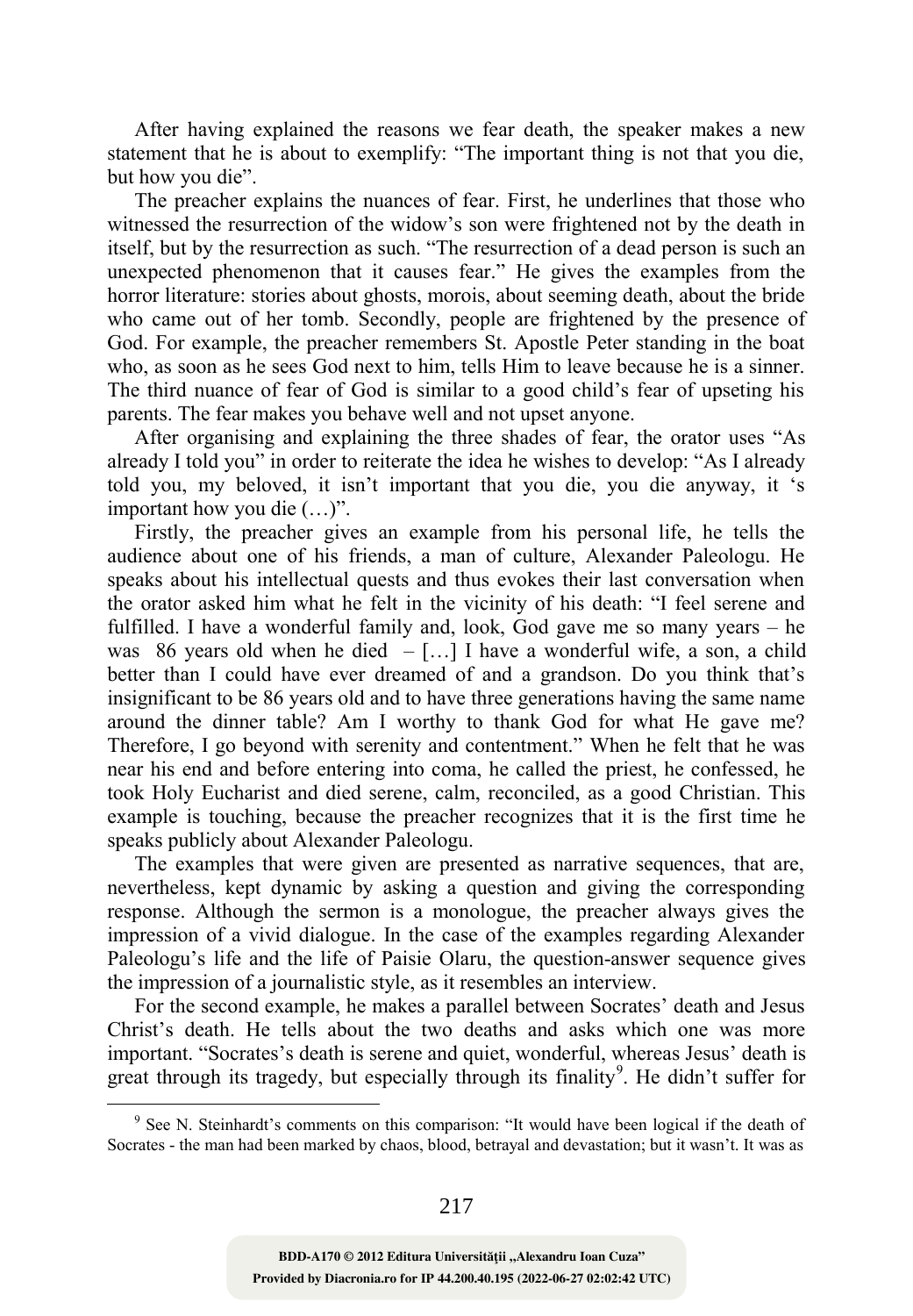the sake of passion and He didn't die for the sake of dying, but for our salvation. He came to crush death by His death, that is our death, and to restore us the life and the ressurection, He did it for love, while Socrates did not. Socrates was a wise man, a great wise man, but he wasn't able to love his neighbor, but only to admire him"

The conclusion resulting from the examples that were provided is that death is abolished through Resurrection.

A third example that the preacher gives us is a discussion which he had with Paisie Olaru: "Father Paisie, what feeling do you have when you prepare to go beyond? I have only one anxiety, that in my life of spiritual father maybe I tied someone whom I shouldn't have tied and that I untied someone whom I shouldn't have untied." If a man like Paisie Olaru can be anxious, a holy anxiety in front of death, all the more so we should be anxious, but it is a creative anxiety because you examine yourself…"

Through the three examples of the persons that were mentioned, the first of which is peculiar to the Romanian culture, the second to the universal culture and the third to the Romanian Orthodox spirituality, the preacher approaches the essence of his message: *What should be the Christian attitude when facing death?* "Before death you should be free of any burden which could press on your soul and then you'll die peaceful, but, nevertheless, there should be a creative anxiety, given that one is examining oneself."

Peroration resorts to affectivity, bringing as a final example the preacher's own attitude regarding death, the speaker detaching from philosophical ideas: "When I first read this text, I said (…) well, I don't know where I go or when I go, but I know that there is Someone Who knows and He knows that I should not know. And because of this short argument, which is based on faith, an element that philosophers never take into consideration, I don't have what is called metaphysical anxieties. I'm peaceful because God knows what to do with me and He knows how He will judge me and where I will sit when I go beyond."

The final tone is positive, optimistic and comes as an answer to the question: *What attitude should Christians have when confronted with death*?: "My beloved, the miracle of the raising of the widow of Nain's son should give you force when confronted with death and above all, it should make you optimistic in your life. We are human, we can be frightened in front of death, Jesus himself was afraid, as a man, for a second, but eventually, the belief in life and Resurrection should prevail".

Paraphrasing a statement from the sermon ("It is important not to die, but how you die."), I might add it is important not only to give the sermon, but it is also important how you present it to the listeners. This aspect is always in the attention of the Archbishop Bartolomeu Anania. As I analysed the discourse, I am convinced

serene and full of dignity as possible. On the contrary, Christ's death – on the whole - bears the seal of tragedy, disgust and horror. (Nicolae Steinhardt, *Jurnalul fericirii*, afterword, biographical and bibliographical references by Virgil Bulat, Rohia Monastery Publishing House, Rohia, 2005, p. 64).